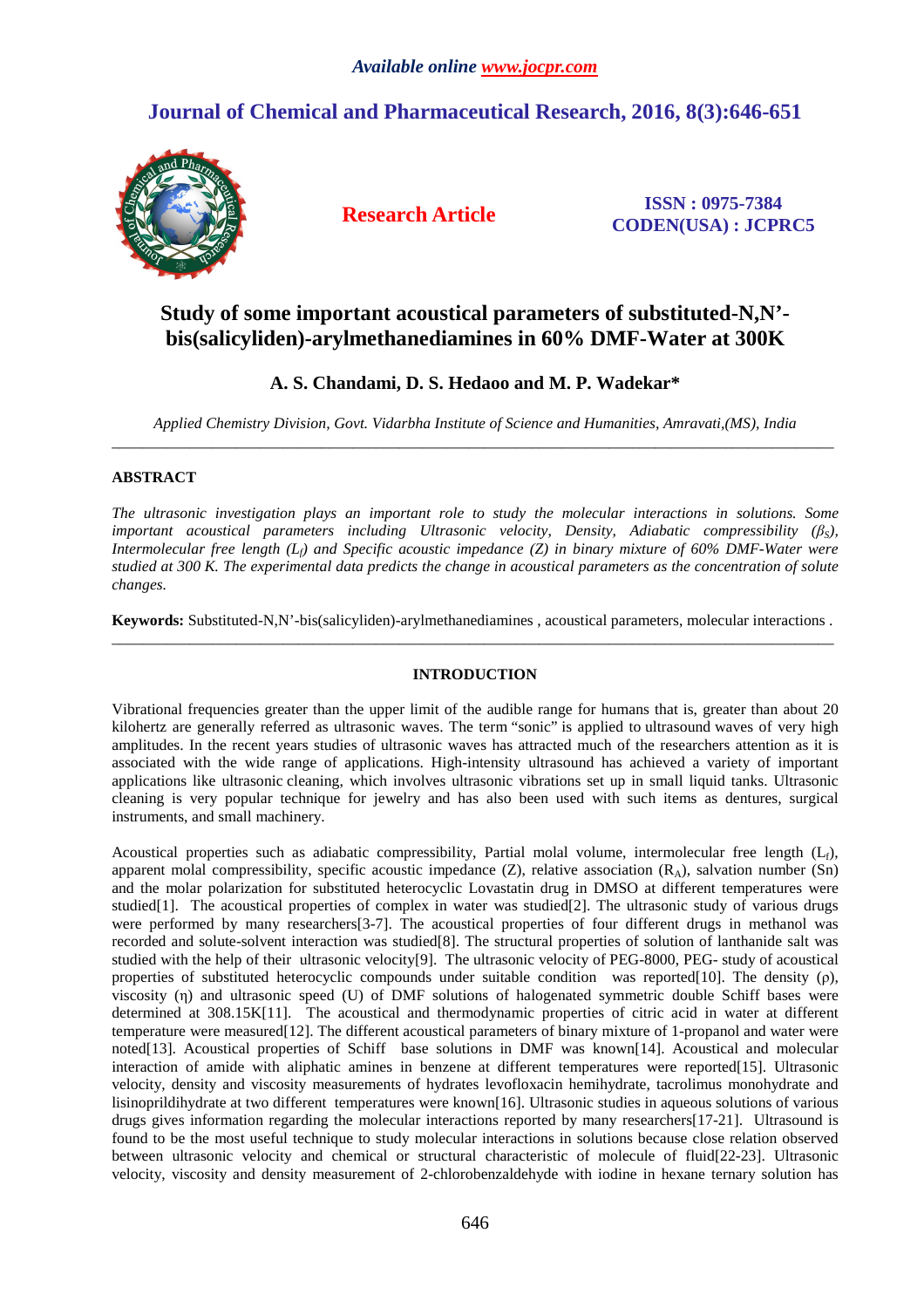been done at 303K in different concentrations, which helps to study the molecular interaction in that ternary systems[24]. The density (ρ), viscosity (η) and ultrasonic speed (U) of 1, 4-dioxane solutions of symmetric double Schiff bases in 1, 4-dioxane solutions were determined at different temperature[25].

\_\_\_\_\_\_\_\_\_\_\_\_\_\_\_\_\_\_\_\_\_\_\_\_\_\_\_\_\_\_\_\_\_\_\_\_\_\_\_\_\_\_\_\_\_\_\_\_\_\_\_\_\_\_\_\_\_\_\_\_\_\_\_\_\_\_\_\_\_\_\_\_\_\_\_\_\_\_

Ligand N,N'bis(salicyliden)-arylmethanediamines, have imine linkage. The organic molecules, having azomethine linkage (C=N), are prevalently known as Schiff bases after Hugo Schiff[26]. Schiff's bases are flexible ligands, also known as imine or azomethine, having spacious applications in various fields of human interests. They are widely used for industrial purposes and also exhibit a broad range of biological activities[27]. Schiff bases along with their bio-active complexes have been broadly studied over the past decade. Schiff bases and their complexes provide impending sites for bio-chemically active compounds. Literature survey reveals the Synthesis and the spectroscopic studies azo ligands obtained from 5-phenylazo-2-hydroxybenzaldehyde[28]. The physical characterization and biological evaluation of some Schiff base complexes with metals including Co, Cu, Ni were reported[29]. It is reported that azomethines show signs of a number of biological activities and plays an important role in the regulation of many biochemical processes[30]. A phenol based novel Schiff bases were found to exhibit the broad range of biological activities[31]. Thermal analysis along with the biological activity of supramolecular Schiff base complexes were also performed[32].

The present investigation deals with the study of acoustical parameters of substituted- N,N'bis(salicyliden) arylmethanediamines of different concentration at 300k.



**Ligand A**  $(L_A) = N$ *, N'bis(salicyliden)-arylmethanediamine* **Ligand B**  $(L_B) = N, N'$ *bis(salicyliden)-furylmethanediamine* **Ligand C(** $L_c$ ) = *N,N'bis(salicyliden)-nitroarylmethanediamine* **Ligand D**  $(L_p) = N, N'$ *bis(salicyliden)-anisylmethanediamine.*  $L_A$ : Ar =  $-C_6H_5$  $L_B$  : Ar = -C<sub>4</sub>H<sub>4</sub>O  $L<sub>C</sub>$ : Ar =  $-C<sub>6</sub>H<sub>5</sub>NO<sub>2</sub>$  $L_D$ : Ar =  $-C_6H_5OCH_3$ 

### **EXPERIMENTAL SECTION**

For the present investigation the chemicals of AR grade were used. The substituted bis schiff bases ligands used for the study were synthesized by standard method[33]. For the study of different acoustical parameters N,N-Dimethylformamide (DMF) is taken as solvent , which is a polar solvent and has wide applications in a variety of industrial process. With the help of precalibrated bicapillary pyknometer, the measurements of densities were performed. One pan digital balance (petit balance AD-50B) with an accuracy of + 0.001 gm was used for the all measurements. The doubly distilled water was used for the calibration of instruments .The Multifrequency Ultrasonic Interferometer (Model: MX-3, Mittal Enterprises, India) , is used in present investigation to measure ultrasonic velocities of liquid, with a high degree of accuracy. The speed of sound waves was obtained by using variable path crystal interferrometer with accuracy of  $+ 0.03\%$  and frequency 1MHz.

### **RESULTS AND DISCUSSION**

The present study provides a valuable information regarding various acoustical parameters, including ultrasonic velocity (U), adiabatic compressibility (βs), intermolecular free length (Lf), specific acoustic impedance (Z),

The distance traveled by micrometer screw get one maximum in ammeter (D), from the value of D, wavelength of ultrasonic wave is calculated using relation.

 $2D = \lambda$  (1)

Where,  $\lambda$  is wave length and D is distance in mm.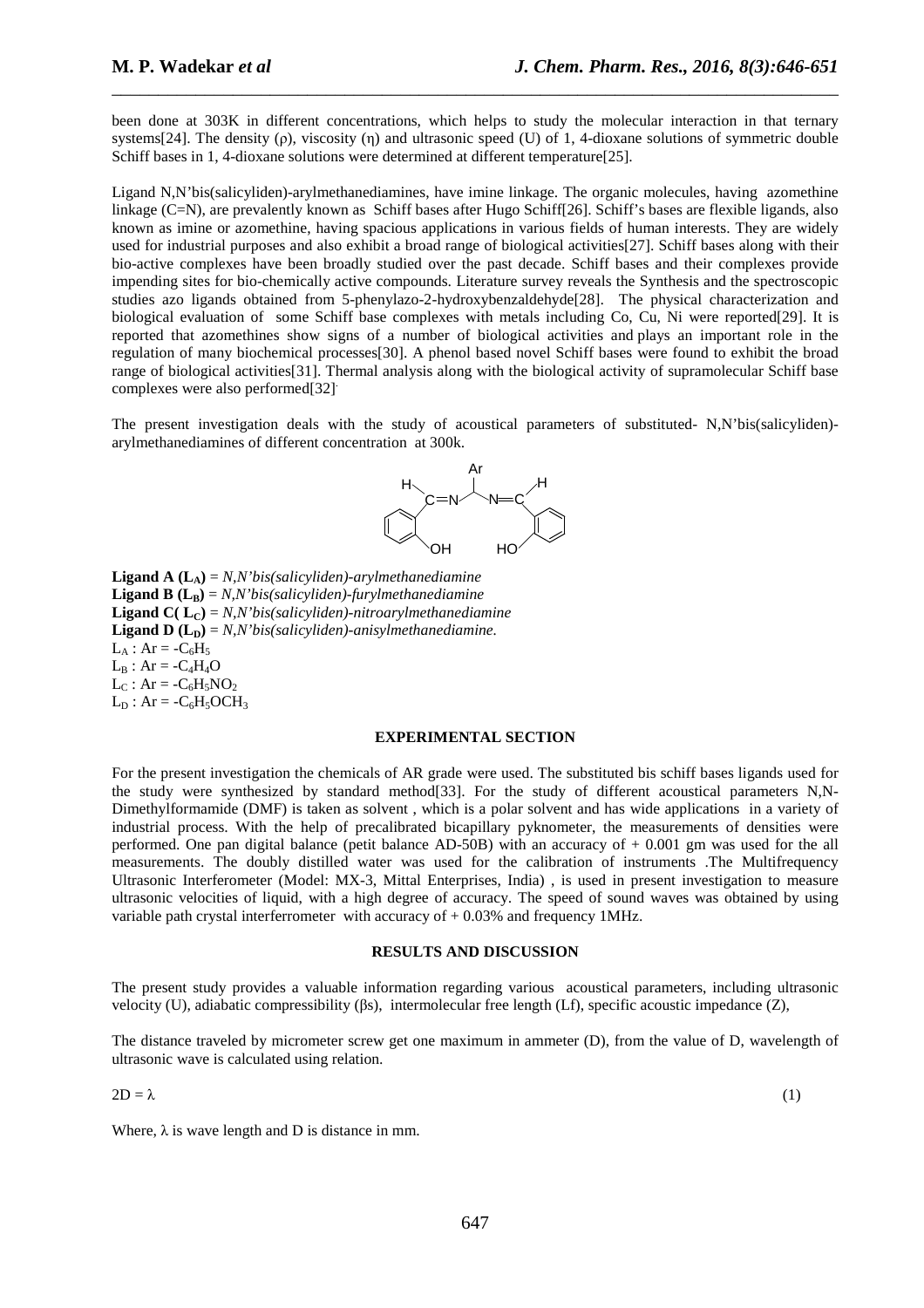The ultrasonic velocity is calculated by using relation.

Ultrasonic velocity (U) =  $\lambda$  x Frequency x 10<sup>3</sup> (2)

\_\_\_\_\_\_\_\_\_\_\_\_\_\_\_\_\_\_\_\_\_\_\_\_\_\_\_\_\_\_\_\_\_\_\_\_\_\_\_\_\_\_\_\_\_\_\_\_\_\_\_\_\_\_\_\_\_\_\_\_\_\_\_\_\_\_\_\_\_\_\_\_\_\_\_\_\_\_

Using the measured data some acoustical parameters have been calculated using the standard relations.

The adiabatic compressibility of solvent and solution are calculated by using equations:

| Adiabatic compressibility ( $\beta s$ ) = 1/ Us <sup>2</sup> x ds |  |
|-------------------------------------------------------------------|--|
|-------------------------------------------------------------------|--|

Adiabatic compressibility ( $\beta_0$ ) = 1/ U<sub>0</sub><sup>2</sup>  $x d_0$  (4)

Acoustic impedance  $(Z) = Us \times ds$  (5)

Where,  $U_0$  and Us are ultrasonic velocity in solvent and solution respectively.

 $d<sub>o</sub>$  and ds are density of solvent and solution respectively.

The apparent molal volume ( $\phi_v$ ) and apparent molal adiabatic compressibilities ( $\phi_k$ ) of substituted  $N$ , $N$ 'bis(salicyliden)-arylmethanediamine in solutions are determined from density  $(d_s)$  and adiabatic compressibility( $\beta_s$ ) of solution by following equations.

$$
\phi_v = (M/d_s) + [(d_o - d_s) 10^3] / md_s d_o
$$
\n(6)

and

$$
\phi_k = [1000(\beta_s d_o - \beta_o d_s) / md_s d_o] + (\beta_s M / d_s)
$$
\n(7)

Where,  $d_0$  and  $d_s$  are the densities of the pure solvent and solution, respectively. m is the molality and M is the molecular weight of solute.

 $β<sub>o</sub>$  and  $β<sub>s</sub>$  are the adiabatic compressibilities of pure solvent and solution respectively.

| Intermolecular free length $(L_f) = K\sqrt{\beta} s$ |  |  |
|------------------------------------------------------|--|--|
|------------------------------------------------------|--|--|

Relative association  $(R_A) = (d_s/d_o) x (U_o/U_s)$  $^{1/3}$  (9)

Solution number (Sn) = 
$$
\phi_{\kappa} / \beta_0 x
$$
 (M/d<sub>0</sub>) (10)

The value of Jacobson's constant is calculated by using relation

$$
K = (93.875 + 0.375 \times T) \times 10^{-8}
$$

The result thus obtained i.e. the values of density, ultrasonic velocity, adiabatic compressibility  $(\beta_S)$ , Specific acoustic impedance (Z) Intermolecular free length  $(L_f)$ , in 60% of DMF-Water systems are summarized in table-1. It is observed that the density increases with increasing concentration of N,N'bis(salicyliden) arylmethanediamine drugs, because the increasing concentration of drug ,results in increase in number of solute molecules in a given volume, which causes shrinkage in volume of the solution and hence density is found to increased. These data helps to predict that the ultrasonic velocity decreases with decrease in concentration for all systems .Fig.1 represents the plot of the ultrasonic velocities .This may happens due to stong association involves dipole-induced dipole interaction between the component molecules. It is noted that, adiabatic compressibility decreases with increase in concentration of substituted drug in the solutions, fig.2 indicates the graphical representation. The adiabatic compressibility value decreases with increasing concentration indicates formation of strong hydrogen bonding between solute and solvent.

There is linear increase in the value of intermolecular free length $(L_f)$ , is observed on decreasing the concentration of substituted drug in various solution of binary mixture, represented in fig.3. The value of specific acoustic impedance (Z) decreases with decrease in concentration for all substituted-N,N'bis(salicyliden) arylmethanediamines in different percent solutions of DMF + water mixture showed in fig.4.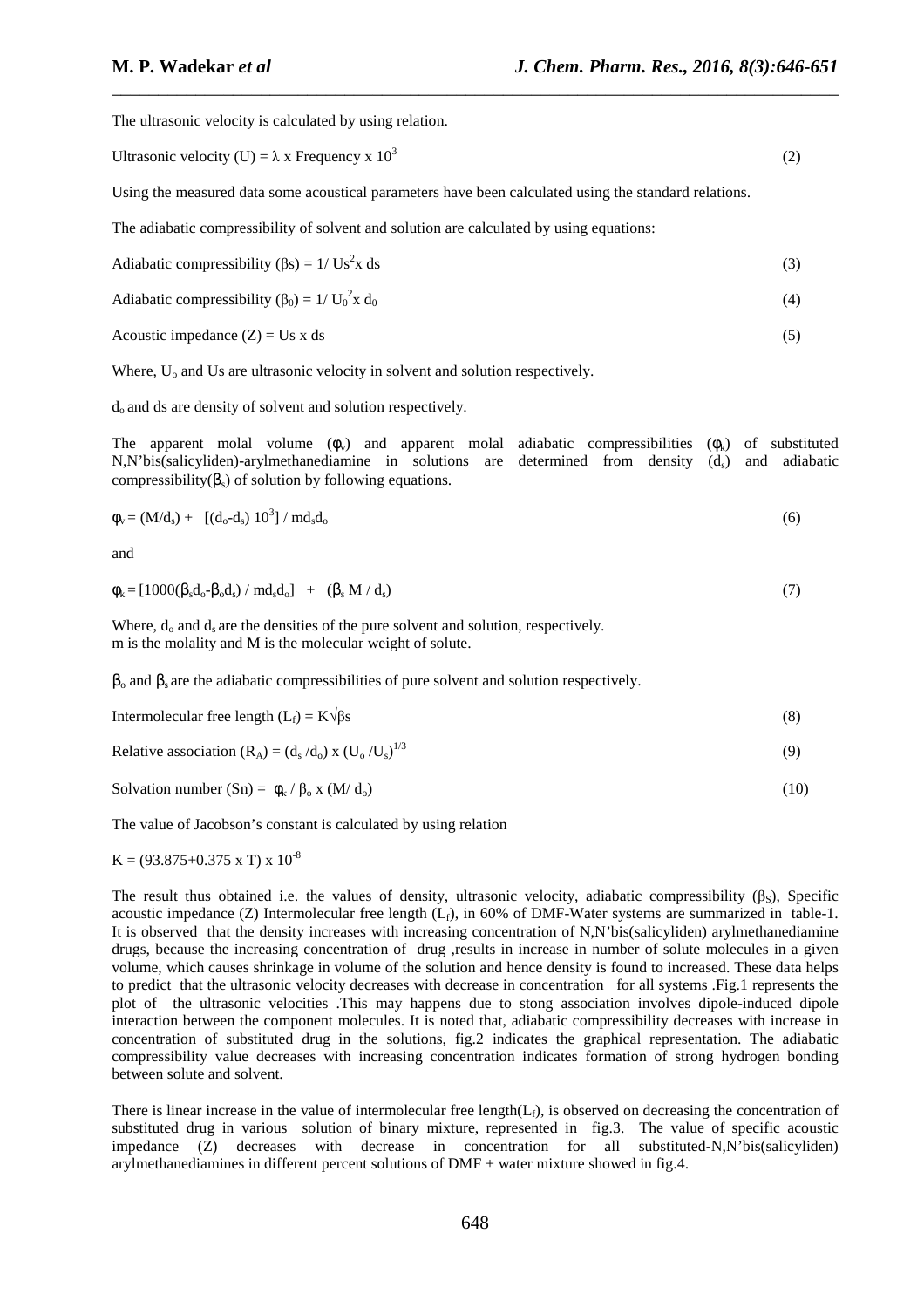**Table1: Ultrasonic velocity, density, Adiabatic compressibility (βS), Intermolecular free length(Lf) and Specific acoustic impedance (Z) at different concentration of substituted-N,N'bis(salicyliden) arylmethanediamines in 60% (DMF+Water) solvent at 300K** 

\_\_\_\_\_\_\_\_\_\_\_\_\_\_\_\_\_\_\_\_\_\_\_\_\_\_\_\_\_\_\_\_\_\_\_\_\_\_\_\_\_\_\_\_\_\_\_\_\_\_\_\_\_\_\_\_\_\_\_\_\_\_\_\_\_\_\_\_\_\_\_\_\_\_\_\_\_\_

| Conc.<br>(m)<br>(mol lit <sup>-1</sup> )  | Density (ds)<br>$(\text{kg m}^3)$ | <b>Ultrasonic</b><br>velocity<br>(Us)<br>$(m s-1)$ | <b>Adiabatic</b><br>compressibility<br>$(βS) x10-9$<br>$(m^2N^{-1})$ | <b>Intermolecular free</b><br>length<br>$(L_f)$ x10 <sup>-11</sup> (m) | Specific acoustic<br>impedance<br>$(Z)$ x10 <sup>5</sup><br>$(kg m-2s-1)$ |  |  |
|-------------------------------------------|-----------------------------------|----------------------------------------------------|----------------------------------------------------------------------|------------------------------------------------------------------------|---------------------------------------------------------------------------|--|--|
| Ligand $L_A$ in 60% (DMF + Water) solvent |                                   |                                                    |                                                                      |                                                                        |                                                                           |  |  |
| 0.01                                      | 979.05                            | 907.6                                              | 1.2399                                                               | 7.2406                                                                 | 8.8858                                                                    |  |  |
| 0.005                                     | 977.94                            | 878.0                                              | 1.3264                                                               | 7.4890                                                                 | 8.5863                                                                    |  |  |
| 0.0025                                    | 976.13                            | 854.4                                              | 1.4033                                                               | 7.7030                                                                 | 8.3400                                                                    |  |  |
| 0.00125                                   | 976.05                            | 845.2                                              | 1.4342                                                               | 7.7871                                                                 | 8.2495                                                                    |  |  |
| 0.000625                                  | 976.01                            | 820.0                                              | 1.5237                                                               | 8.0266                                                                 | 8.0032                                                                    |  |  |
| Ligand $L_B$ in 60% (DMF + Water) solvent |                                   |                                                    |                                                                      |                                                                        |                                                                           |  |  |
| 0.01                                      | 979.98                            | 862                                                | 1.3733                                                               | 7.6200                                                                 | 8.4474                                                                    |  |  |
| 0.005                                     | 978.75                            | 850                                                | 1.4141                                                               | 7.7325                                                                 | 8.3193                                                                    |  |  |
| 0.0025                                    | 977.35                            | 843                                                | 1.4397                                                               | 7.8023                                                                 | 8.2390                                                                    |  |  |
| 0.00125                                   | 976.3                             | 834                                                | 1.4726                                                               | 7.8907                                                                 | 8.1423                                                                    |  |  |
| 0.000625                                  | 976.1                             | 821                                                | 1.5199                                                               | 8.0165                                                                 | 8.0137                                                                    |  |  |
| Ligand $L_C$ in 60% (DMF + Water) solvent |                                   |                                                    |                                                                      |                                                                        |                                                                           |  |  |
| 0.01                                      | 980.56                            | 865                                                | 1.3629                                                               | 7.5914                                                                 | 8.4818                                                                    |  |  |
| 0.005                                     | 979.57                            | 855                                                | 1.3964                                                               | 7.6840                                                                 | 8.3753                                                                    |  |  |
| 0.0025                                    | 978.69                            | 840                                                | 1.4480                                                               | 7.8248                                                                 | 8.2209                                                                    |  |  |
| 0.00125                                   | 977.59                            | 830.6                                              | 1.4827                                                               | 7.9178                                                                 | 8.1198                                                                    |  |  |
| 0.000625                                  | 977.00                            | 800                                                | 1.599                                                                | 8.2231                                                                 | 7.8160                                                                    |  |  |
| Ligand $LD$ in 60% (DMF +Water) solvent   |                                   |                                                    |                                                                      |                                                                        |                                                                           |  |  |
| 0.01                                      | 978.81                            | 859                                                | 1.3845                                                               | 7.6512                                                                 | 8.4079                                                                    |  |  |
| 0.005                                     | 977.7                             | 846                                                | 1.4290                                                               | 7.7732                                                                 | 8.2713                                                                    |  |  |
| 0.0025                                    | 976.32                            | 839                                                | 1.4550                                                               | 7.8436                                                                 | 8.1913                                                                    |  |  |
| 0.00125                                   | 976.31                            | 829                                                | 1.4904                                                               | 7.9383                                                                 | 8.0936                                                                    |  |  |
| 0.000625                                  | 976.09                            | 812                                                | 1.5538                                                               | 8.1054                                                                 | 7.9258                                                                    |  |  |





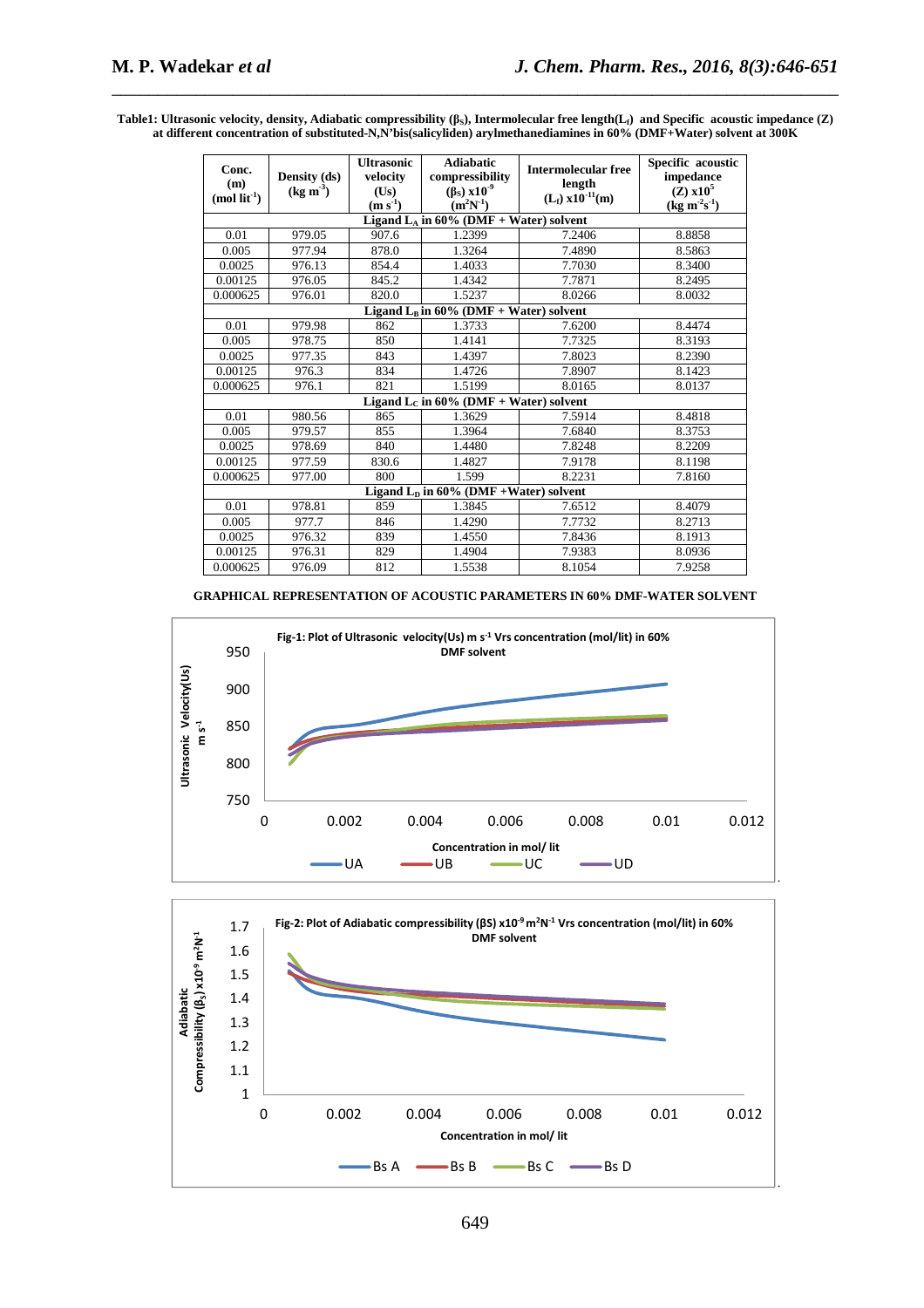

### **Acknowledgement**

The authors appreciatively acknowledge The Director; Head, Department of Chemistry, Govt. Vidarbha Institute of Science and Humanities, Amravati for providing necessary facilities and help during the work.

### **REFERENCES**

[1] **AN** Sonar; *Int. J. Innovative Drug Discovery*, **2015***,* 5(2), 49*.*

[2] F Kawaizumi; K Matsumoto; H Nomura; *J. Phys. Chem.*, **1983**, 87(16), 3161.

[3] RK Prasad; SP Naidu; *Ind. J. Pure Appl.Phys*., **2003**, 41, 686.

[4] JMadhuri; NJ Glory; RK Prasad; Proceeding of Eighteenth National Symposium on Ultrasonics VIT university ,Vellor, **2009**, 405.

[5] MM Iqbal; RE Verrall; *Can. J. Chem*., **1989**, 67, 727.

[6] DV Jahangirdar; BR Arbad; AG Shankarvar; *J. Mol. Liq*., **1998**, 75, 33.

[7] DV Jahagirdar; BR Arbad; AG Shankarwar; *J. Pure Appl.Ultrason*., **1999**, 21,108.

[8] A Ali; AK Nain; *J. Pure Appl. Ultrason.*, **1994**, 16, 74.

[9] B Voleisiene; A Voleisis; *J. Ultrasound*, **2008**, 63(4), 7.

[10] VK Syal; A Chauhan; S Chauhan; *J. Pure Ultrasound*, **2005**, 27, 61.

[11] BJ Gangani; PH Parsania; *Arch. Appl. Sci. Res.,* **2015***,* 7 (1), 10.

[12] A Tadkalkar; P Pawar; GK Bichile; *J. Chem. Pharm. Res.*, **2013**, 5(11), 762.

[13] SK Thakur; S Chauhan; *J. Chem. Pharm. Res.*, **2011**, 3(2), 657.

[14] S Baluja; KP Vaishnani; N Kachhadia; *Latin Am. Appl. Res*., **2010**, 40, 249.

[15] M Aravinthraj; S Venkatesan; DMeera**;** *J. Chem. Pharm. Res.,* **2011***,* 3(2), 623.

[16] N Jayamadhuri; J Glory; KR Prasad; *Res. J. Pharm. Biol. Chem. Sci.*, **2012**, 3(2), 861**.**

[17] KR Prasad; KC Reddy; *J. Pure Appl.Ultrason*., **1987**, 9, 4.

[18] G Muralidharrao; KR Prasad; *J. Pure Appl. Ultrason*., **1992**, 14, 51.

[19] PS Naidu; G Muralidharrao; KR Prasad; *J. Pure Appl.Ultrason*., **1996**, 18, 37.

[20] C Muralikrishna; M.Phil. Disseratation Submitted to S.V.University,Tirupati **1978**.